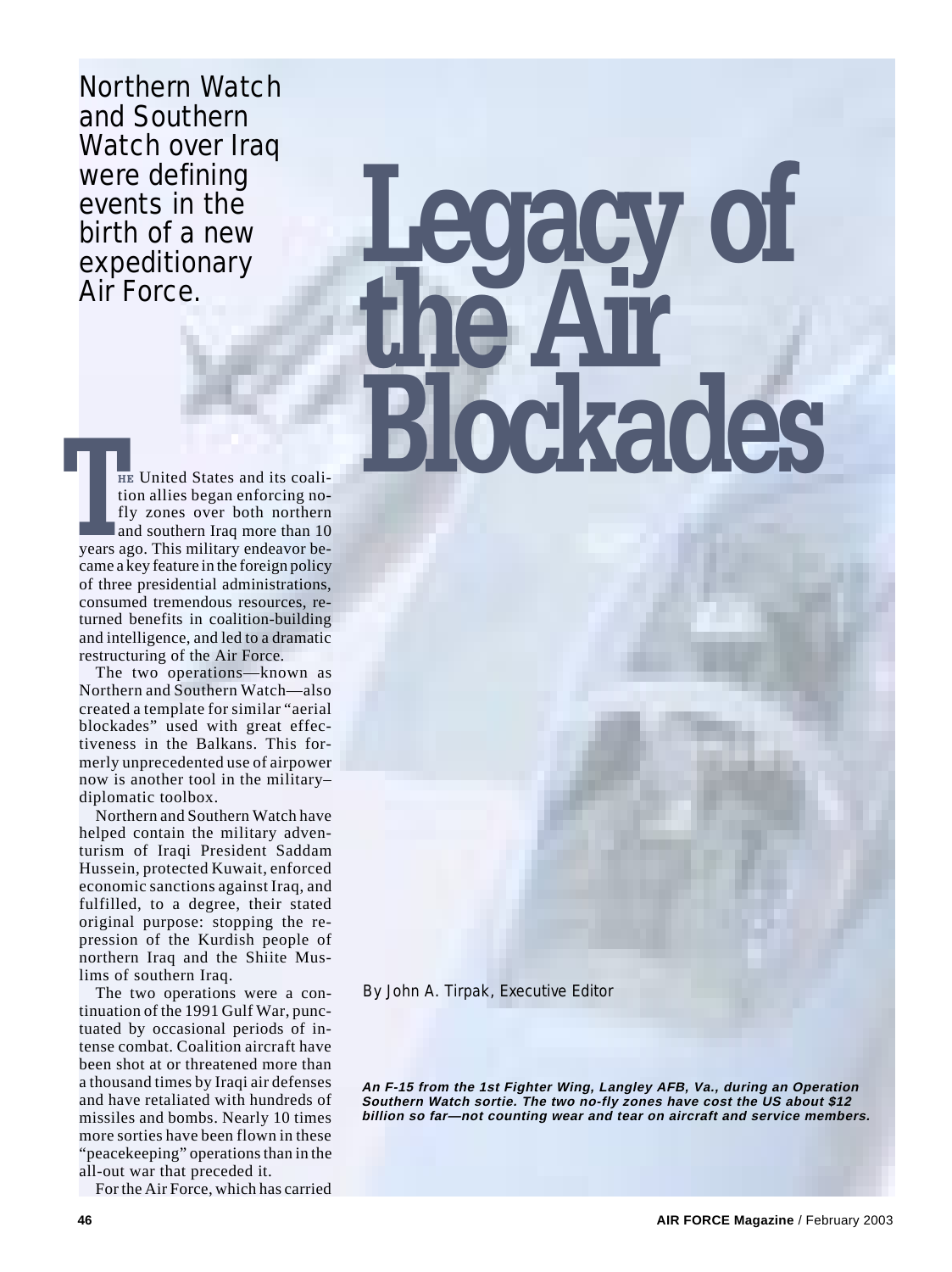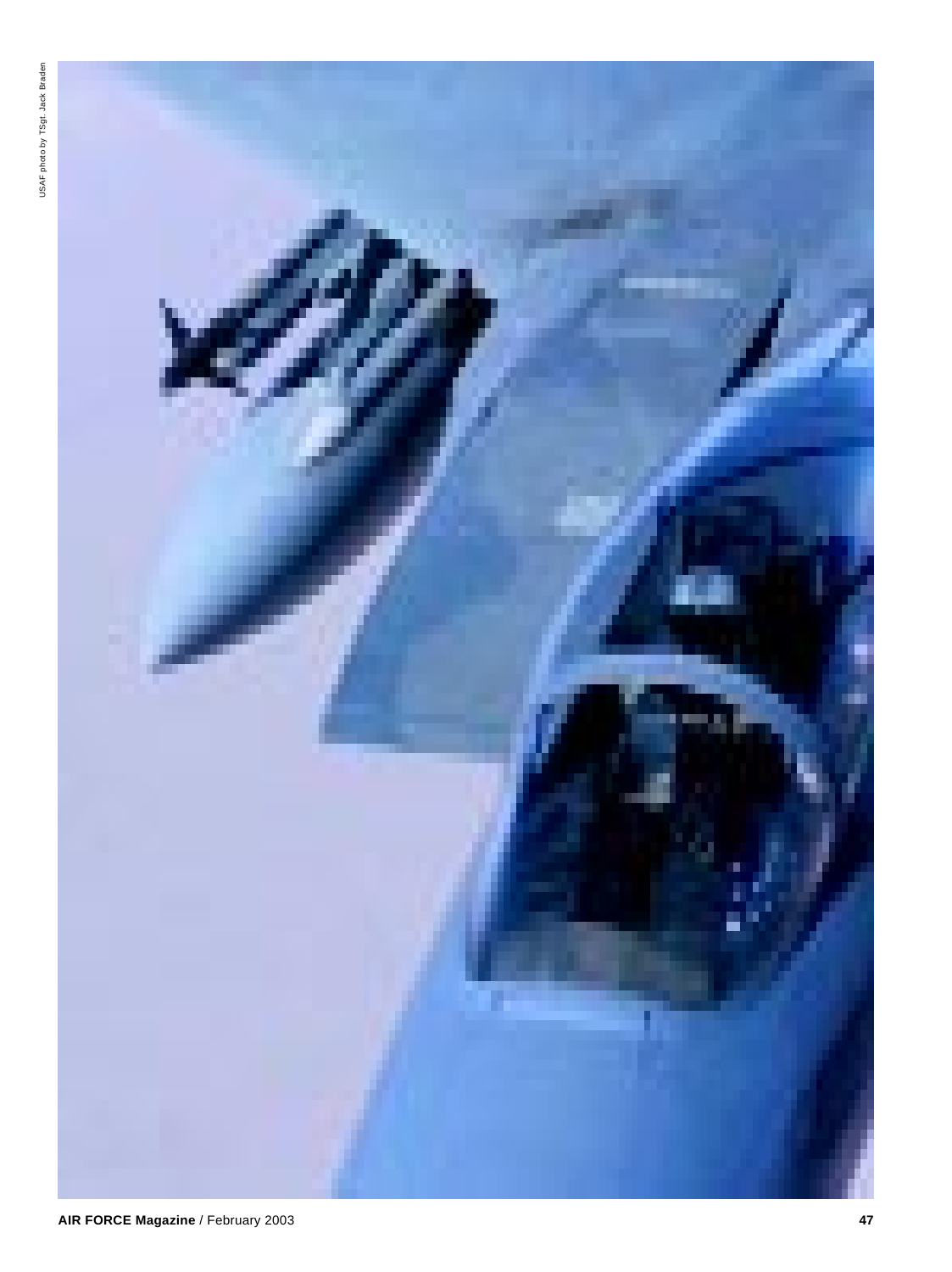

**An F-15 takes on fuel during a nighttime no-fly zone patrol. Northern and Southern Watch are useful "labs" in which to test new concepts and equipment, but the operations take a toll on training.**

most of the burden of the no-fly zone patrols, the operations have been a particularly defining event and directly shaped its post–Cold War structure.

# **Coming and Going**

"We reconfigured in order to deal with this commitment," Air Force Chief of Staff Gen. John P. Jumper told *Air Force* Magazine recently. "There's no doubt about that."

Jumper, a former air component chief in US Central Command—advocated a new, "expeditionary" mindset in the mid–1990s, when the service's Cold War–style garrison structure was overtaxed by the pressures of deploying to multiple crises and contingencies.

"We couldn't go on the way we were going," Jumper said. Air Force units were "meeting themselves coming and going" in perpetual pickup deployments to the Middle East.

Jumper's predecessor, Gen. Michael E. Ryan, restructured the Air Force into 10 Air Expeditionary Forces in 1999, mainly to deal with the burden of running the Iraqi nofly zones. The Iraq operations required constant and nonstop deployments of fighters to patrol the zones, AWACS radar airplanes to control the fighters, intelligence and surveillance aircraft of all types to monitor Iraq, and tankers to keep them all fueled and flying.

The collection of 10 AEFs provided a mechanism by which Air Force people could know in advance

when they and their machines might be deployed, so they could prepare both professionally and personally. The AEF system also allowed them to know when they would come home to reconstitute their units through training and maintenance and have family time.

Ryan noted at the time that, for the first couple of years, the senior Air Force leadership expected the operations to be temporary, and so the Air Force did not immediately "institutionalize" around them.

# **The New Steady State**

Now, Jumper said, Northern and Southern Watch are part of the "steady state" of Air Force operations. They are expected, planned for, and counted as part of the routine operating requirements of the service, as has long been true of deployments in South Korea and Europe.

One senior USAF officer noted that "for people retiring now with 20 years [in the service], they've spent half their careers at this."

Besides helping contain Iraq, the no-fly zones have helped the US build a better military relationship with other countries in the Gulf region. This has produced standardized procedures, air traffic control, air tasking orders, and joint exercises and training. Another result has been an alliance in practice if not name between the US and the nations of the Gulf Cooperation Council. These relationships have given the US access and alternative basing options if its relations sour with any particular member. As relations with Saudi Arabia cool over US intentions toward Iraq and the ongoing war on terrorism, a welcome for a US air operations center in the region was found in Qatar.

"Our relationships with the other GCC [countries] have really blossomed since we became less Saudi– centric," one Pentagon official observed.

Enforcement of the zones has produced a windfall of intelligence, much to the benefit of the United States.

USAF has "developed a very solid understanding of how the Iraqi air defense system is working," a senior USAF official observed. "They have evolved—not quite as fast as we thought they would—over 10 years of watching us, but they have evolved."

Coalition pilots have developed a solid understanding of Iraqi geography, particularly how the Iraqis deployed their air defenses. However, one senior USAF official warned against the view that US pilots have been "getting combat experience."

While it is true that the venues of Northern and Southern Watch are considered combat zones and patrols take off with live ammunition and have made an average of 70 strikes per year over the last five years, most pilots are "just boring holes in the sky," the official reported, actually getting less valuable training than when they are at home. The no-fly zone patrols have been "accumulating hours without training events."

Another side benefit of the no-fly zones has been the ability to try out new concepts and equipment, officials reported.

# **Generating New Concepts**

"It's a wonderful 'battle lab,' " one said, noting that new systems like Predator have been the subject of no-fly zone experiments, as were new techniques and tactics. He added that the current high-order functioning of the modern Combined Air Operations Center owes much to the running of the no-fly zones.

"These operations have forced us to reconcile our size with a multiplicity of taskings," he said. Concepts like the AEF and reachback— Continued on p. 50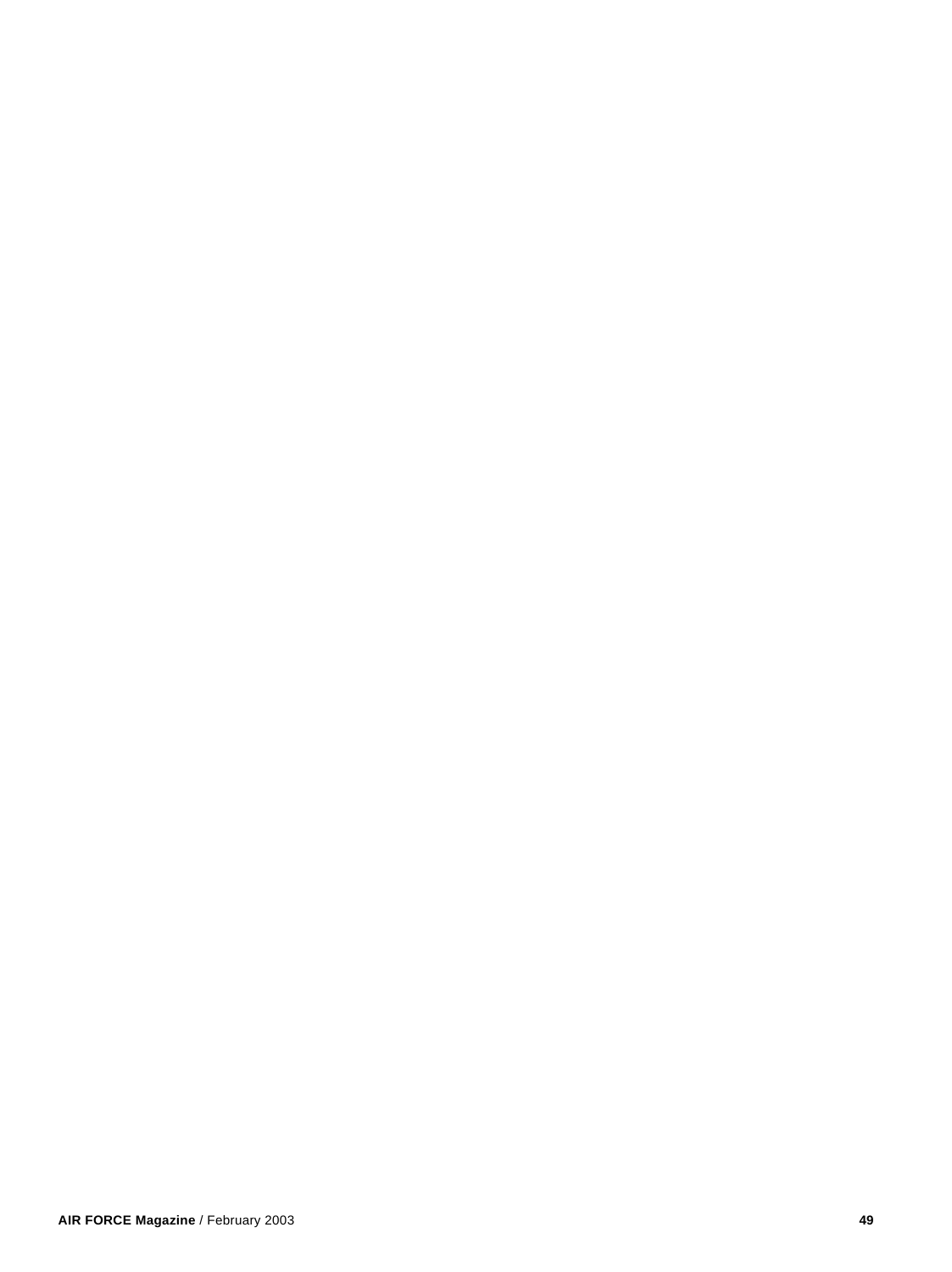### Continued from p. 48

wherein forces deployed abroad can rely on home-based specialists to provide information and expertise without actually deploying forward were spurred by the need to manage the watches more efficiently, he said.

"These things all came about as a child of necessity," he added. "When we hit the wall on optempo and perstempo, we knew we had to do some radical things. And that in turn has made us more flexible and more expeditionary, so, on the whole, it's been a good thing."

# **Uncalculated Costs**

Still, the no-fly zones have created a drag on the Air Force that could only be partially measured in dollars. While running the two zones has cost the Defense Department about \$12 billion—as defined in annual supplemental funding bills approved by Congress over the last decade—there have been other costs in terms of the rapid aging of aircraft and overwork of USAF people.

Jumper said that, while it's true the zones are causing the Air Force to fly some aircraft more than expected, "it remains to be seen" whether this will actually wear out the fleet. He noted that the majority of missions do not involve violent maneuvering and the aircraft would be flying at home anyway. "So, we're sort of looking at that to see what's really going on, and we



**An F-16 from the 27th Fighter Wing, Cannon AFB, N.M., patrols southern Iraq carrying a load of AGM-88 HARM. USAF aircraft supporting the no-fly zone operations carry a mix of air-to-air and air-to-ground munitions.**

haven't found the answer to that question yet," said Jumper.

Northern Watch was the first nofly zone. It began as part of Operation Provide Comfort, the effort to provide humanitarian relief and some protection for the Kurdish people of northern Iraq who attempted an uprising in the aftermath of the 1991 Gulf War. Iraqi attack helicopters went after the Kurds to repress their revolt, and coalition allies established a no-fly zone north of the 36th parallel on April 10, 1991, to provide a "safe haven" for the Kurds.

Coalition aircraft were sent to pa-

USAF photos by TSgt. Jack Braden Jack Brader TSgt. .<br>`ه photos **JSAF** 



**Gen. Michael Ryan restructured USAF into the Expeditionary Aerospace Force in 1999, largely to deal with the burden of running the no-fly zones. Tent cities, such as this one in Qatar, are common sights in Southwest Asia.**

trol the zone and were cleared to shoot down any Iraqi military fixedwing aircraft in the exclusion area. Coalition aircraft were authorized to defend themselves if fired upon by aircraft or ground unit. Patrol aircraft carried a mix of air-to-air weaponry and air-to-ground munitions, such as the High-speed Anti-Radiation Missile, or HARM, and laserguided bombs with which to attack Iraqi radar, missile, or artillery sites that fired on them.

As part of the cease-fire talks at Safwan, Iraq was prohibited from flying fixed-wing aircraft in its northern and southern regions. US Central Command chief Army Gen. H. Norman Schwarzkopf had, however, acceded to an Iraqi request to fly helicopters, thinking the aircraft might be the sole means of longdistance communication in a country where the telephone lines and other communications infrastructure had been cut or destroyed. Schwarzkopf later admitted he hadn't considered the possibility of helicopter gunships being used to subdue an insurrection. The no-fly zones subsequently closed this loophole.

Provide Comfort was renamed Northern Watch on Jan. 1, 1997, with headquarters at Incirlik AB, Turkey, and orchestrated by US Air Forces in Europe. British aircraft patrolled intermittently in the northern operation. France had flown patrols during Provide Comfort but stopped in December 1996.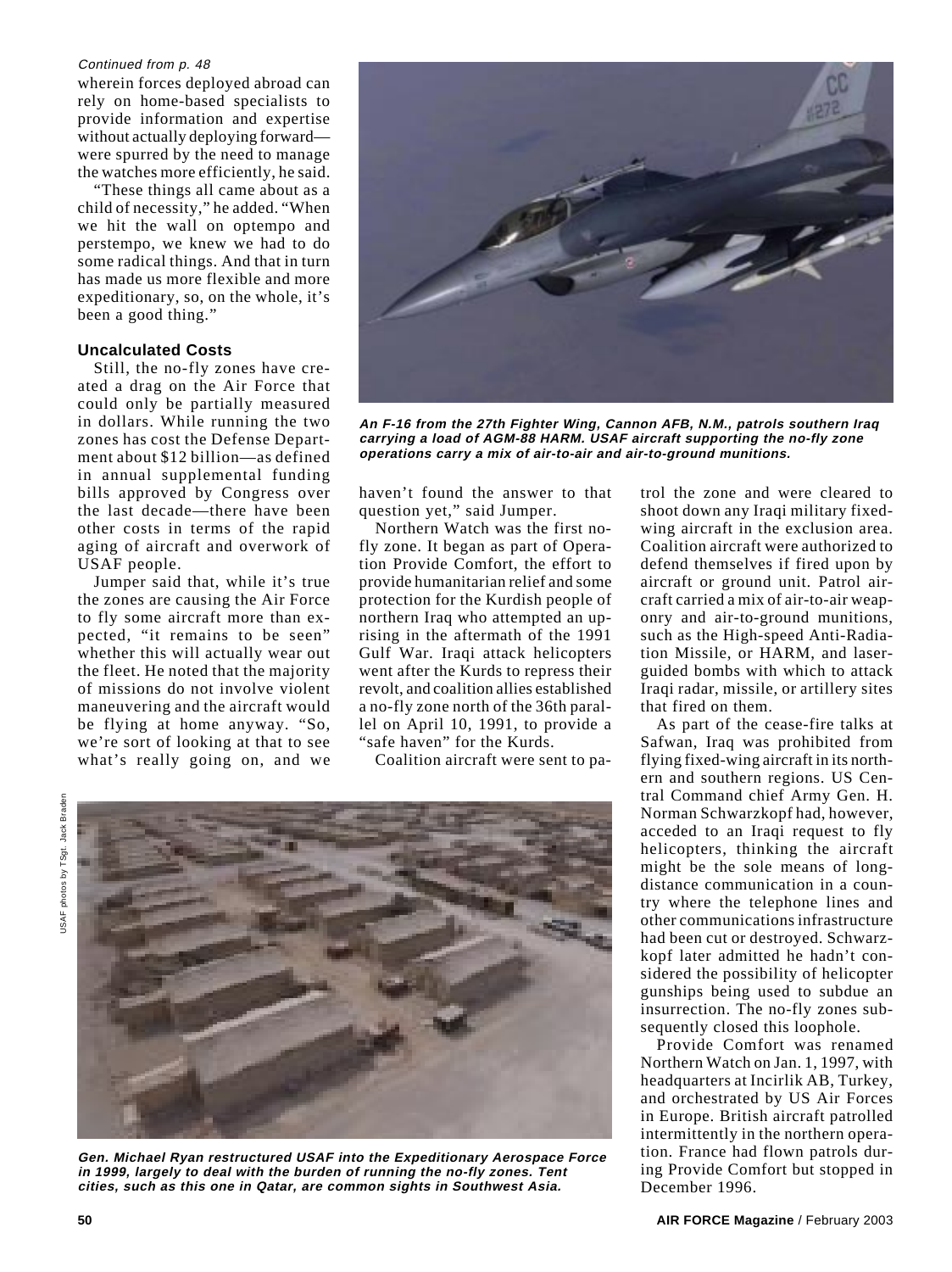

Senior Air Force leaders tout the professionalism of their people—and that of aviators from the Navy, Marine Corps, and UK, who also fly such missions—as playing a big part in avoidance of losses during the hundreds of thousands of sorties supporting the two operations. However, they conceded that another factor was sheer luck.

One Air Force general observed that USAF "sweated every day, flying single-engine aircraft way into Iraqi territory. Mechanical failures happen, and you always have the chance of the 'golden BB,' " the pilot's term for a lucky shot.

The darkest hour of Northern Watch, however, occurred on April 14, 1994, when USAF F-15 pilots

Operation Southern Watch was similarly born of Iraqi repression, this time against the so-called "marsh Arabs" of southern Iraq. In response to air attacks against this group, the US announced that Iraq, after Aug. 27, 1992, could not fly military aircraft below the 32nd parallel. Patrols for Southern Watch initially were flown by French and British forces, as well as US.

The first casualty of the southern operation was the pilot of an Iraqi MiG-25, who locked his radar onto an Air Force F-16 on Dec. 27, 1992. The MiG was promptly shot down. Soon thereafter, Iraq began moving more anti-aircraft batteries into the no-fly zone.

The no-fly zones were not specifically created at the behest of the United Nations, but they flowed from UN resolutions concerning Iraq's 1990 invasion of Kuwait. Resolution 688 specifically demanded that Iraq cease repression of its civilian population. Security Council Resolution 678 authorized the use of "all necessary means" to implement Security Council resolutions and restore peace and security in the region. Later, Security Council Resolution 949 called for Iraq not to build up its forces in the southern region near Kuwait, and the southern no-fly zone is there in part to prevent that from happening.

# **Enforcing UN Resolutions**

The US and UK created the exclusionary zones to fulfill the UN resolutions, but Iraq never acknowledged the authority of the coalition to im-



**Photographs show an Iraqi truck-mounted surface-to-air missile battery tracking and firing on coalition aircraft in July 2001. Over the three-year period ending in 2001, Southern Watch logged some 1,200 provocations.**

pose such controls. Nor did it ever accept them. Iraq views coalition aircraft flying over its territory as "aggressors." It has fired more than a thousand missiles at patrol airplanes or intelligence, surveillance, and reconnaissance aircraft monitoring Iraqi compliance with weapons controls in the ensuing decade.

Through 11 years of enforcement of the no-fly zones, the coalition lost not a single manned aircraft to enemy fire, despite the fact that Iraqi air defense operators became more cunning and went to school on American air operations in Bosnia and Kosovo in the intervening years. At least three pilotless drones have been lost to accidents or enemy fire, however.

patrolling the northern no-fly zone spotted two helicopters below. They were not aware that US Army Black Hawk helicopters, carrying military and humanitarian relief officials, were in their area. The F-15s shot down the Black Hawks, killing all 26 people aboard.

In August 1996, Iraq unleashed a brutal ground action against the Kurds north of the 36th parallel. While ground forces were not prohibited under the no-fly zones, the US warned Iraq that its repressive acts would not go unchallenged. Less than a week later, the US launched Operation Desert Strike, a punitive sea- and air-launched cruise missile attack against surface-to-air missile